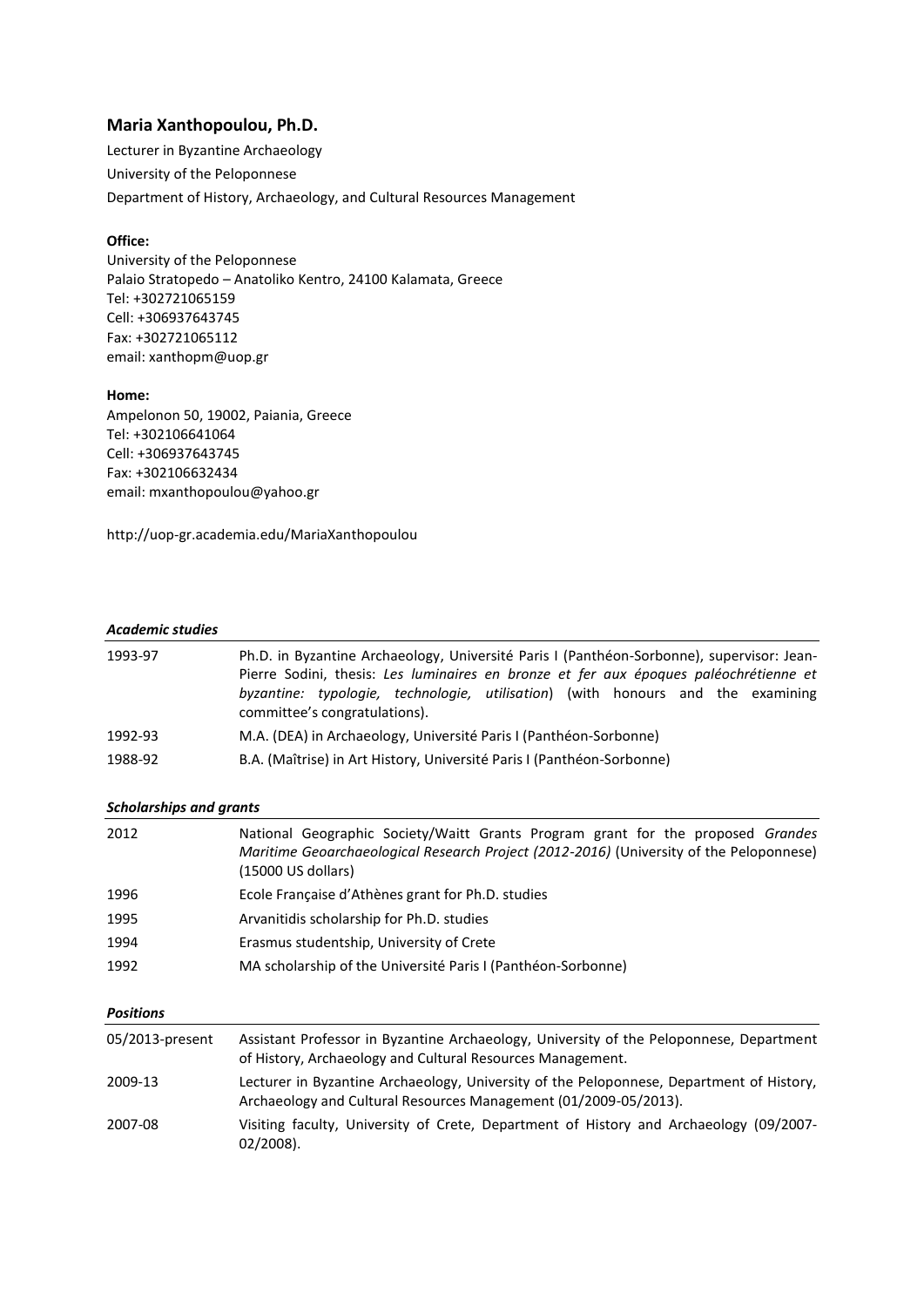| 2007-08 | Visiting faculty, University of the Peloponnese, Department of History, Archaeology and<br>Cultural Resources Management (03/2007-08/2007 and 03/2008-01/2009) |
|---------|----------------------------------------------------------------------------------------------------------------------------------------------------------------|
| 2005    | Visiting faculty, Université de Fribourg (01/2005).                                                                                                            |
| 2005    | Archaeologist, Ministry of Culture, Department of Greek and Foreign Scientific Institutions,<br>Organizations and Foreign Affairs (01-10/2005).                |
| 1998-99 | Visiting faculty (Maître de conférences associé), Université Paris I (Panthéon-Sorbonne)<br>$(09/1998-02/1999).$                                               |

### *Research interests*

Byzantine material culture (pottery and metallurgy), archaeology of daily life in Byzantium (settlement, industry), Late Roman and Byzantine Crete, maritime archaeology.

#### *Research projects and collaborations*

- *Saving wooden shipwrecks in the Mediterranean marine ecosystem: Research, development and application of innovative methods for* in situ *protection*: archaeologist responsible for the study of pottery and artefacts from the medieval shipwrecks of Rhodes (project director: Anastasia Pournou; Technological Educational Institute of Athens/University of the Peloponnese/Hellenic Centre for Maritime Research; project approved for EU funding through the Thales Operational Program).
- *Transport amphorae and maritime routes in the Aegean in the fifth-ninth centuries AD*: scientific collaborator (project director: N. Poulou-Papadimitriou, Aristotle University of Thessaloniki; project funded by the EU through the Pythagoras II Operational Program [2005-2007]).

#### *Fieldwork*

| 2013    | Rhodes Commercial Harbour, Greek Archaeological Service (Ephorate of Underwater<br>Antiquities): pottery specialist.                                  |
|---------|-------------------------------------------------------------------------------------------------------------------------------------------------------|
| 2001    | Philippi (Macedonia), École Française d'Athènes: pottery specialist.                                                                                  |
| 1995    | Lattes (Hérault, France), Centre National de Recherche Scientifique: excavation.                                                                      |
| 1994-98 | Itanos (East Crete), École Française d'Athènes/Institute of Mediterranean Studies: trench<br>supervisor, study for publication of Late Roman pottery. |
| 1994    | Eleutherna (Crete), University of Crete: excavation, study for publication of metal objects.                                                          |

## *Publications (last five years)*

#### *Monograph*

• M. Xanthopoulou, *Les lampes en bronze de l'époque paléochrétienne*, Bibliothèque de l'Antiquité Tardive, 16, Turnhout: Brepols, 2010.

## *Articles*

- Ε. Palamara, Ν. Zacharias, Μ. Xanthopoulou, D. Palles, E. I. Kamitsos, *Provenance and technology issues of Byzantine glazed pottery from Corinth, Greece*. TECHNART, Catania, Italy (October 1-3, 2014) (forthcoming).
- Μ. Xanthopoulou, *Ένας αμφορέας της όψιμης πρωτοβυζαντινής περιόδου από την Ίτανο (An Early Byzantine amphora from Itanos)*. In: Third Scientific Meeting *Archaiologiko Ergo Kritis*, Rethymno, 5-8 December 2013, Rethymno, 585-593 (forthcoming).
- Μ. Xanthopoulou, E. Nodarou, N. Poulou-Papadimitriou, *Local coarse wares from Late Roman Itanos (East Crete)*. In: N. Poulou-Papadimitriou, E. Nodarou, V. Kilikoglou (eds), *LRCW4, Acts of the Fourth International Conference on Late Roman Coarse Wares, Cooking Wares and Amphorae in the Mediterranean: Archaeology and Archaeometry*, Thessaloniki, 7-10 April 2011, Oxford, Archaeopress, 2014, 811-817.
- Μ. Xanthopoulou, *Martyrs, monks, and musicians: Two enigmatic Coptic vases in the Benaki Museum and their parallels*. In: *Mouseio Mpenaki*, 10, 2010, 19-51.
- M. Xanthopoulou, E. Nodarou, N. Poulou-Papadimitriou, *Local coarse wares from Late Roman Itanos*. In: *Acts*